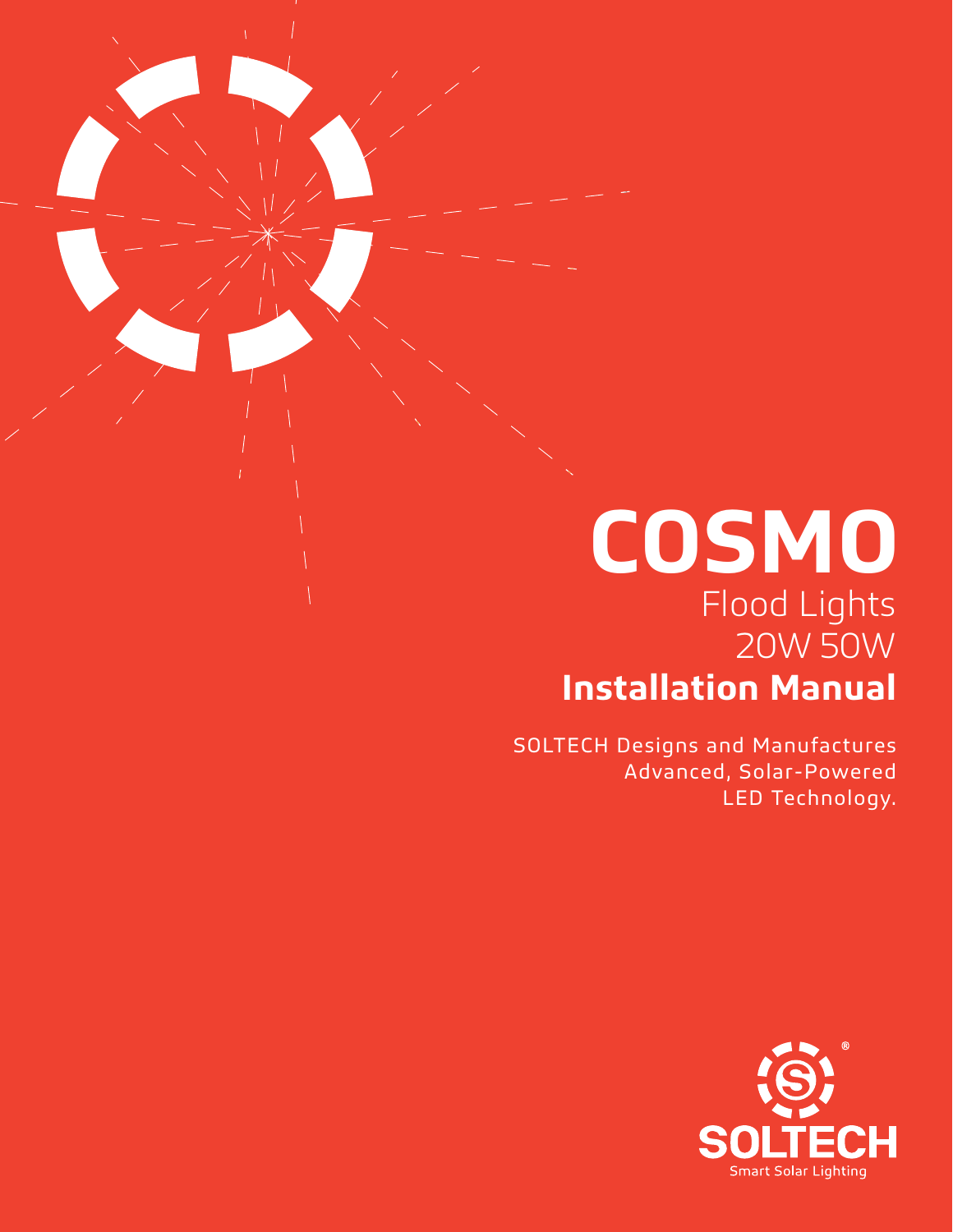## 01 **Introduction** 02 **Specification**

#### **Thank you for purchasing COSMO Urban Lighting Products.**

#### **Important**

Please read these instructions before installation to ensure optimum results and longevity of your lights. The solar panel should be charged in full sunlight for 8 to 9 hours before initial first use to provide optimum results.

#### **Features**

- Adjusting the solar panel angle maximizes solar collection & allows snow to slide off.
- The solar flood light has a separate solar panel to collect energy from the sun.
- (IAP) Intelligent Adaptive Program Battery Control Technology that stays lit all night, even through cloudy or rainy days.
- The light can be used separately from the solar panel for both indoor and outdoor uses
- Use outdoor as a flag pole light, sign light, billboard light, or wall pack
- Use indoor as bus stop & shelter lighting
- 6 operating modes for indoor and outdoor use
- Remote control can adjust brightness and set the timer
- LED Indicators show 3 levels power storage
- The easiest way to bring lighting to both indoor and outdoor applications

#### **Activation**

Press and Hold the button located in the image to the right to activate the light. The battery indicator light will display as follows: GREEN : >70% Battery Life ORANGE: 30%–70% Battery Life RED: 10%–30% Battery Life

\*Please note that you must connect the light to the solar panel before usage, otherwise the light will not turn on. After charging the light in bright sunlight for at least 48 hours before first time usage, press the Activation button. This will now allow the light to turn on when it senses darkness and turns off when it senses sufficient lighting. The sensor is located within the solar charging panel.

**8.0 inches**

inches

∣°s

 $\mathcal{M}$ 

| <b>Specifications</b>         | <b>COSMO 20W</b>                                             | <b>COSMO 50W</b>                                              |
|-------------------------------|--------------------------------------------------------------|---------------------------------------------------------------|
| <b>LED Nominal Power</b>      | <b>20W</b>                                                   | 50W                                                           |
| <b>Solar Panel</b>            | Mono-Crystalline Silicon 14V 5W                              | Mono-Crystalline Silicon 14V 10W                              |
| <b>Lithium Ion Battery</b>    | 28.86WH 3.7V 2.6AH                                           | 57.72WH 3.7V 2.6AH                                            |
| <b>CCT</b>                    | 4,000K                                                       | 4,000K                                                        |
| Lumen Output@4,000K           | 3,000                                                        | 6,000                                                         |
| <b>CRI</b>                    | > 70                                                         | > 70                                                          |
| <b>Product Size</b>           | Solar Panel 8.0 X 7.1 Inches<br>Light 7.2 X 4.1 X 3.1 Inches | Solar Panel 15.0 X 7.3 Inches<br>Light 13.0 X 4.1 X3.1 Inches |
| <b>LED</b>                    | <b>OSRAM 3030</b>                                            | <b>OSRAM 3030</b>                                             |
| <b>EPA</b>                    | $0.67$ ft                                                    | 1.28 ft                                                       |
| <b>Cable Length</b>           | 13.1 ft                                                      | 13.1 ft                                                       |
| <b>Waterproof Rate</b>        | <b>IP65</b>                                                  | <b>IP65</b>                                                   |
| Casting                       | PC & Aluminum                                                | PC & Aluminum                                                 |
| Efficiency@4,000K             | 150 lm/W                                                     | 120 lm/W                                                      |
| * Charging Time               | 7.5 hrs (1000W/m <sup>2</sup> )                              | 7.5 hrs (1000W/m <sup>2</sup> )                               |
| <b>Run Time (@Full Power)</b> | 12-14 Hours                                                  | 12-14 Hours                                                   |
| <b>Operation Mode</b>         | 6 Operating Modes                                            | 6 Operating Modes                                             |
| * Operating Temperature       | -4 °F to 140 °F                                              | -4 °F to 140 °F                                               |
| * Charging Temperature        | 14 °F to 113°F                                               | 14 °F to 113°F                                                |



\* The temperature can impact the battery's charging and normal operation. \* The solar charge time data is base on 77 degree F ambient temperature with the panel pointed directly at the solar radiation. The standard radiation value is 1000W/m2.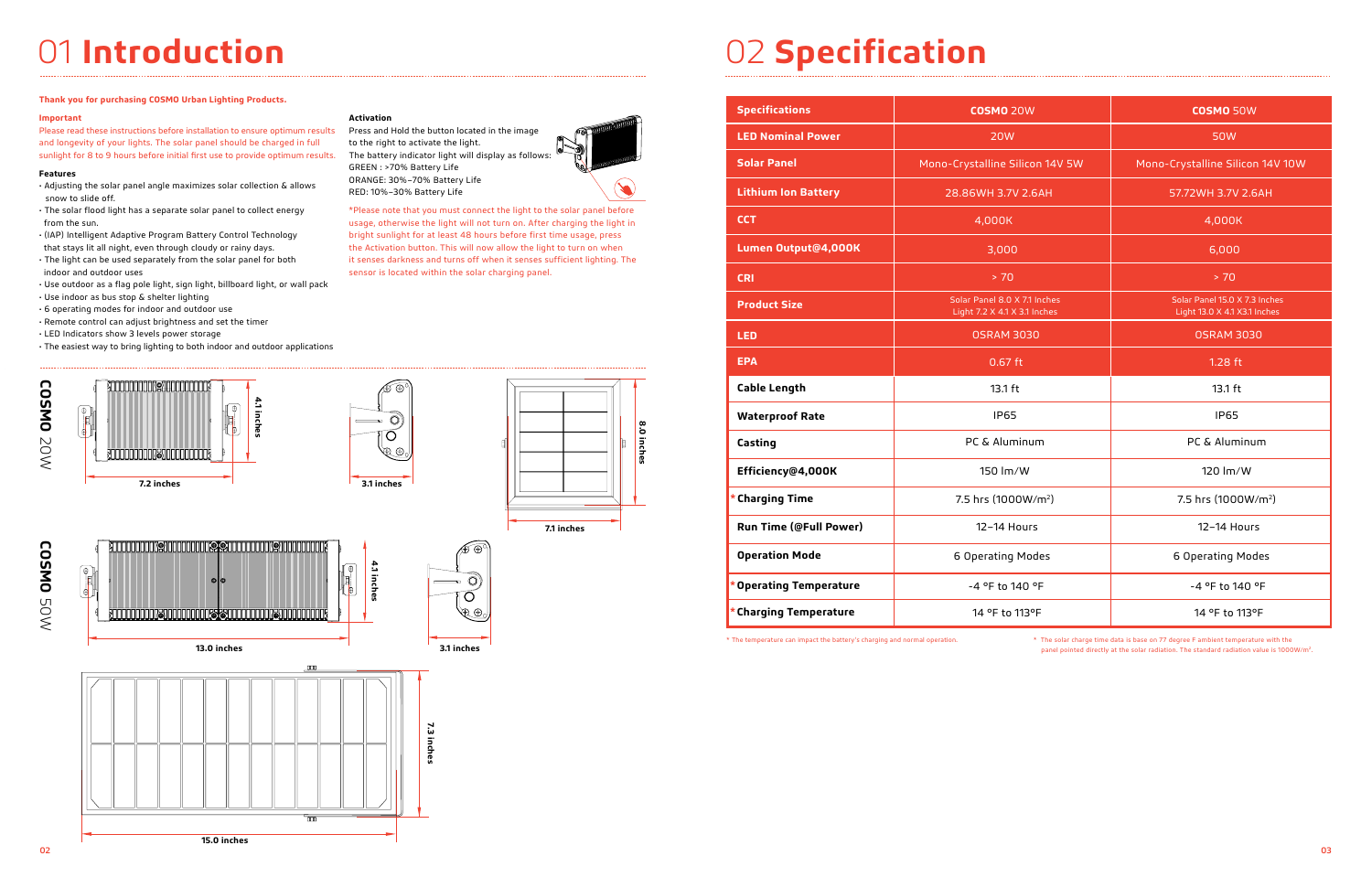### 03 **Installation**

### **WALL MOUNT**

- 
- 
- 
- 
- 
- 1. Attach the bracket on the wall, then screw the solar panel onto the bracket.
- 2. Screw the bracket onto the fixture housing and mount it onto the wall.
- 3. Connect the light and solar panel cables.



#### **Additonal Notes**

- 1. Prior to activation, allow for at least 48 hours of charging time in bright sunlight for the battery to be sufficiently charged.
- 2. Install the solar panel where it will receive optimal sunlight without any obstructions. If you are using this solar light in extreme conditionsabove 131° Fahrenheit or below 32° Fahrenheit, the battery an solar charging panel will functionless optimally as it gets colder.
- 3. When using the solar light in less than optimal conditions (cloudy, or not much direct sunlight), it may take longer to fully charge the battery.



T: Green Light Flashes

#### **BATTERY CAPACITY INDICATOR**

Green: >70% Orange: 30%–70% Red: 10%–30% Note: The fixture is in low voltage protection status when the red light flashes.

#### **Warning**

- 1. Keep device away from fire and oil to avoid explosion. 2. Severe shock to Solar powered light is to be avoided.
- 3. Do not disassemble the light without assistance from an expert.

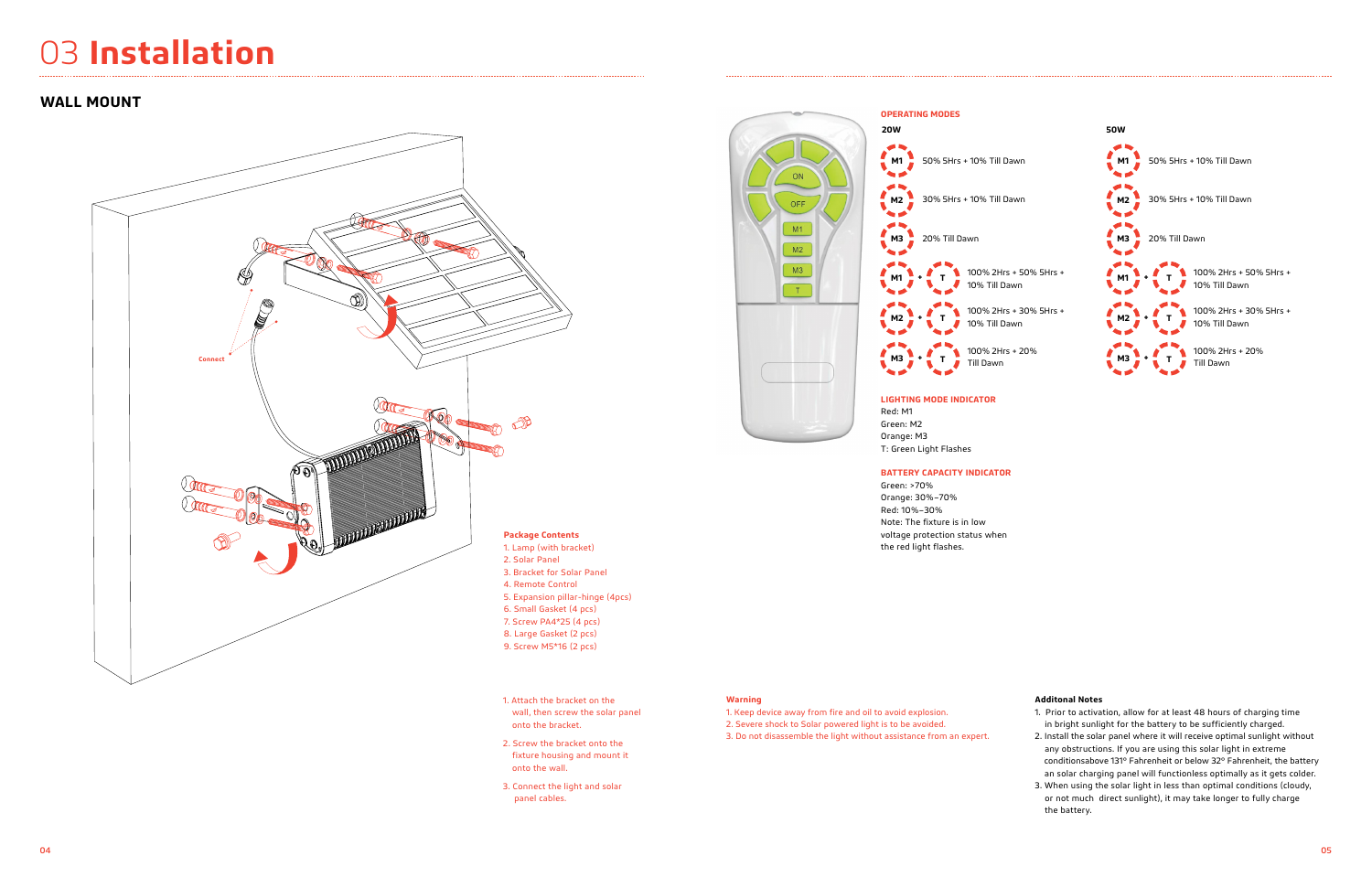## 04 **Luminous Distribution** 05 **Warranty**

**COSMO is covered by a 3 year limited warranty. SOLTECH urban light warrants to the original purchaser that this product is free from defects in materials and workmanship for the period of 3 years from date of purchase. To obtain warranty service please contact your local distributor or sales rep for further instruction.** 

# 06 and the contract of the contract of the contract of the contract of the contract of the contract of the contract of the contract of the contract of the contract of the contract of the contract of the contract of the con **SOLTECH Designs and Manufactures Advanced, Solar-Powered LED Technology.**

### **COSMO** 20W

### **COSMO** 50W